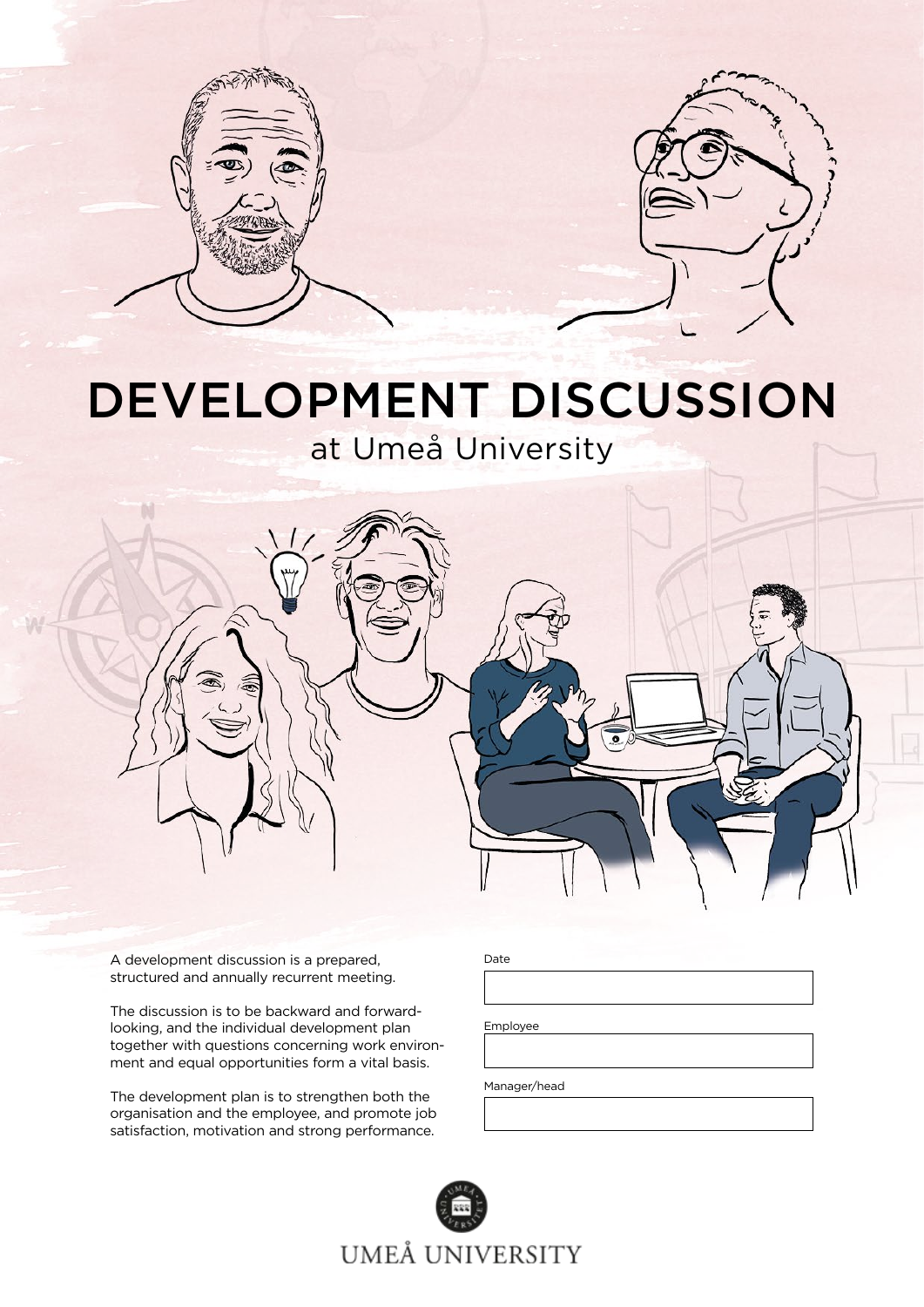## Retrospect and present situation

Is there anything in particular you would like to raise or get answered in the meeting?

How has your work been in the last year? What has worked well and not so well?

What was the highlight of your last year at work? In your mind, what was your best achievement?

Is there anything you wish had been different? Could you have done anything differently?

What professional development activities were planned for last year? Which ones were implemented? What was the result?

### **Work environment, health and equal opportunities**

| How do you like it at your workplace? Mark your experience on the 10-point scale and explain how you feel.                                                                                            |                 |  |  |  |  |  |  |  |      |  |
|-------------------------------------------------------------------------------------------------------------------------------------------------------------------------------------------------------|-----------------|--|--|--|--|--|--|--|------|--|
| Do not like it at all<br>Like it a lot                                                                                                                                                                |                 |  |  |  |  |  |  |  |      |  |
|                                                                                                                                                                                                       |                 |  |  |  |  |  |  |  |      |  |
| How is your organisational work environment? For example, organisation, workload, decision-making and leadership.                                                                                     |                 |  |  |  |  |  |  |  |      |  |
|                                                                                                                                                                                                       | Not at all good |  |  |  |  |  |  |  | Good |  |
|                                                                                                                                                                                                       |                 |  |  |  |  |  |  |  |      |  |
| How is your social work environment? For example, feeling of solidarity, support, cooperation and openness to various norms.                                                                          |                 |  |  |  |  |  |  |  |      |  |
|                                                                                                                                                                                                       | Not at all good |  |  |  |  |  |  |  | Good |  |
|                                                                                                                                                                                                       |                 |  |  |  |  |  |  |  |      |  |
| How is your physical work environment? For example, ergonomics, sound, air, heavy lifting, temperature, aids and adaptations.                                                                         |                 |  |  |  |  |  |  |  |      |  |
|                                                                                                                                                                                                       | Not at all good |  |  |  |  |  |  |  | Good |  |
|                                                                                                                                                                                                       |                 |  |  |  |  |  |  |  |      |  |
| Have you experienced that you or a colleague has been subjected to harassment, bullying, threats,<br>Yes<br>violence, or undesirable sexual allusions in situations related to work in the last year? |                 |  |  |  |  |  |  |  |      |  |
| Do you think anything could improve the organisation at your department, office or equivalent and your work environment?                                                                              |                 |  |  |  |  |  |  |  |      |  |
|                                                                                                                                                                                                       |                 |  |  |  |  |  |  |  |      |  |
|                                                                                                                                                                                                       |                 |  |  |  |  |  |  |  |      |  |